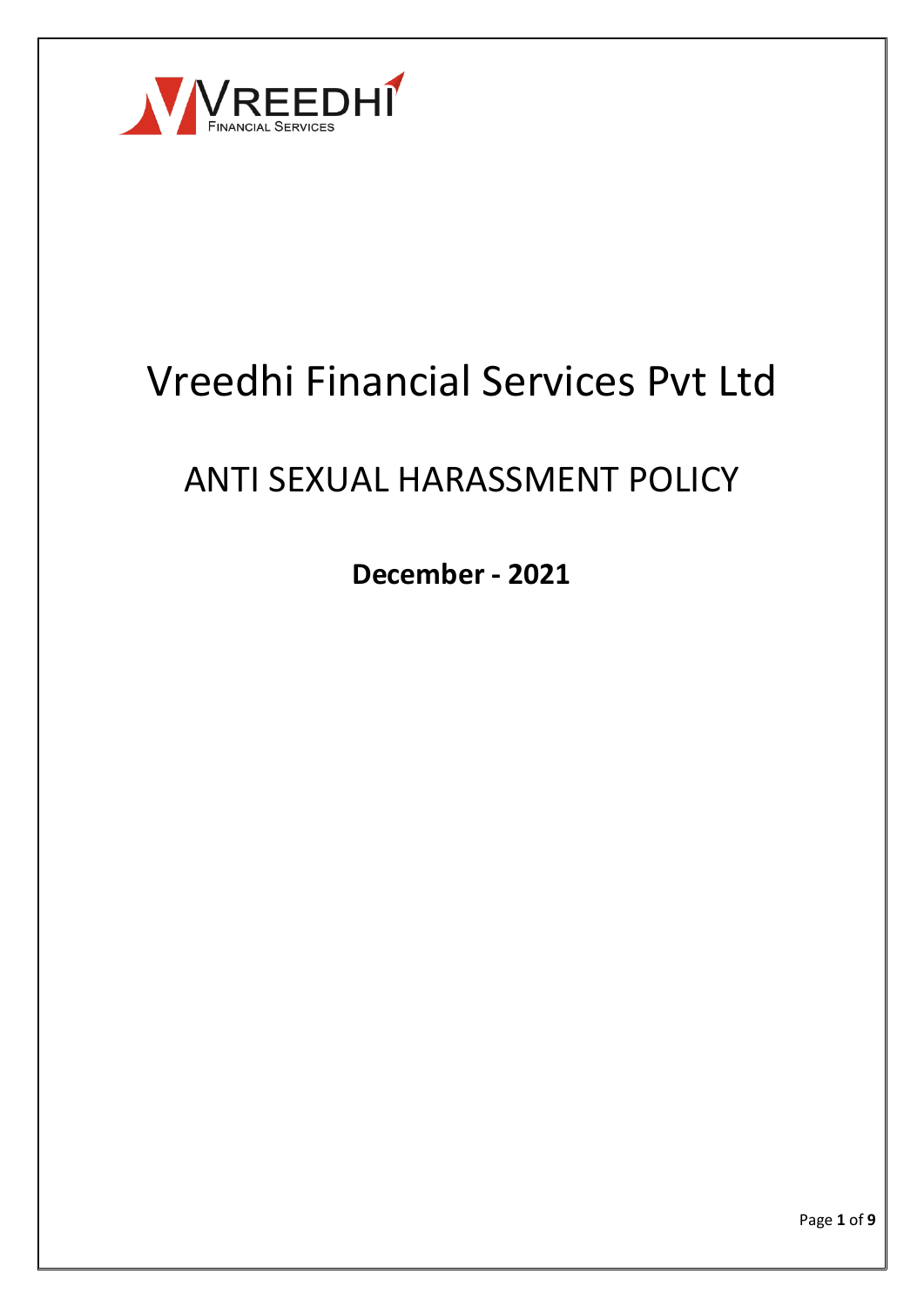

| <b>Prepared By</b> | <b>Designation</b> | <b>Signature</b> |
|--------------------|--------------------|------------------|
| Purnima            | Manager - HR       |                  |

| <b>Reviewed By</b> | <b>Designation</b> | Signature |
|--------------------|--------------------|-----------|
| P.N Srinivasa Rao  | <b>COO</b>         |           |

| <b>Adopted by Board</b>                           |                                   |  |
|---------------------------------------------------|-----------------------------------|--|
| Director (On behalf of<br>the Board of Directors) | Shamik Trehan, Executive Director |  |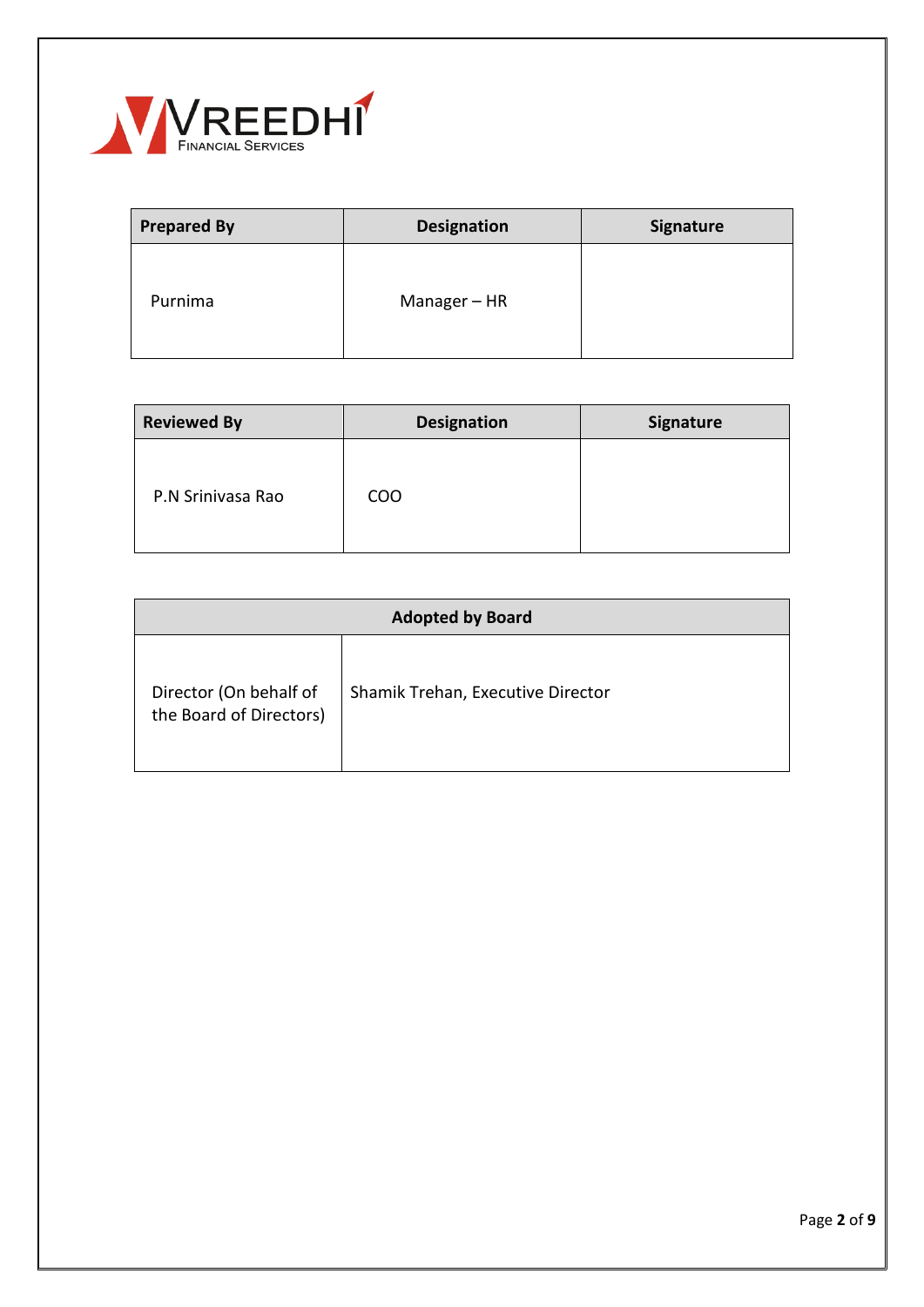

ABSTRACT This Policy defines Sexual Harassment and intends to prevent and prohibit occurrences of Sexual Harassment at the Workplace and also details the mechanism to address any complaints of Sexual Harassment.

**OBJECTIVE:** Vreedhi Financial Services (VFS) is committed to providing an organizational space that is free from all forms of gender discrimination, intimidation and sexual harassment. VFS acknowledges its legal responsibility to provide a safe working environment free from Sexual Harassment and discrimination for all its employees.

**SCOPE & APPLICABILITY:** The provisions of this Policy are applicable to all employees (male and female) of VFS with effect from November 1, 2019 regardless of the nature of their contract, duration of employment or position in the organization. This Policy is applicable in all such cases where any VFS employee is subjected to Sexual Harassment at the Workplace.

#### **DEFINITIONS:**

**"Employee"** means any full-time, part-time, temporary, voluntary, or contracted employee of VFS, including any person engaged through a contractor to work at VFS office premises, whether remunerated or not and shall include a trainee, an intern and an apprentice.

**"Workplace"** for the purpose of this Policy means the office premises of VFS and its precincts and includes any places visited by the employee in the course of his/her employment for official events, any accommodation or transportation provided by VFS for the purpose of undertaking the journey from the employee's home to the VFS office premises.

**"Sexual Harassment"** spans a wide range of actions and behaviors. Whether or not a particular action or behavior constitutes sexual harassment is determined by the effect it has had on the recipient, independent of the intention of the perpetrator. Sexual Harassment includes any unwelcome acts or sexually determined behavior, which could be all or any one of the following:

- Physical contact and advances; or
- A demand or request for sexual favors; or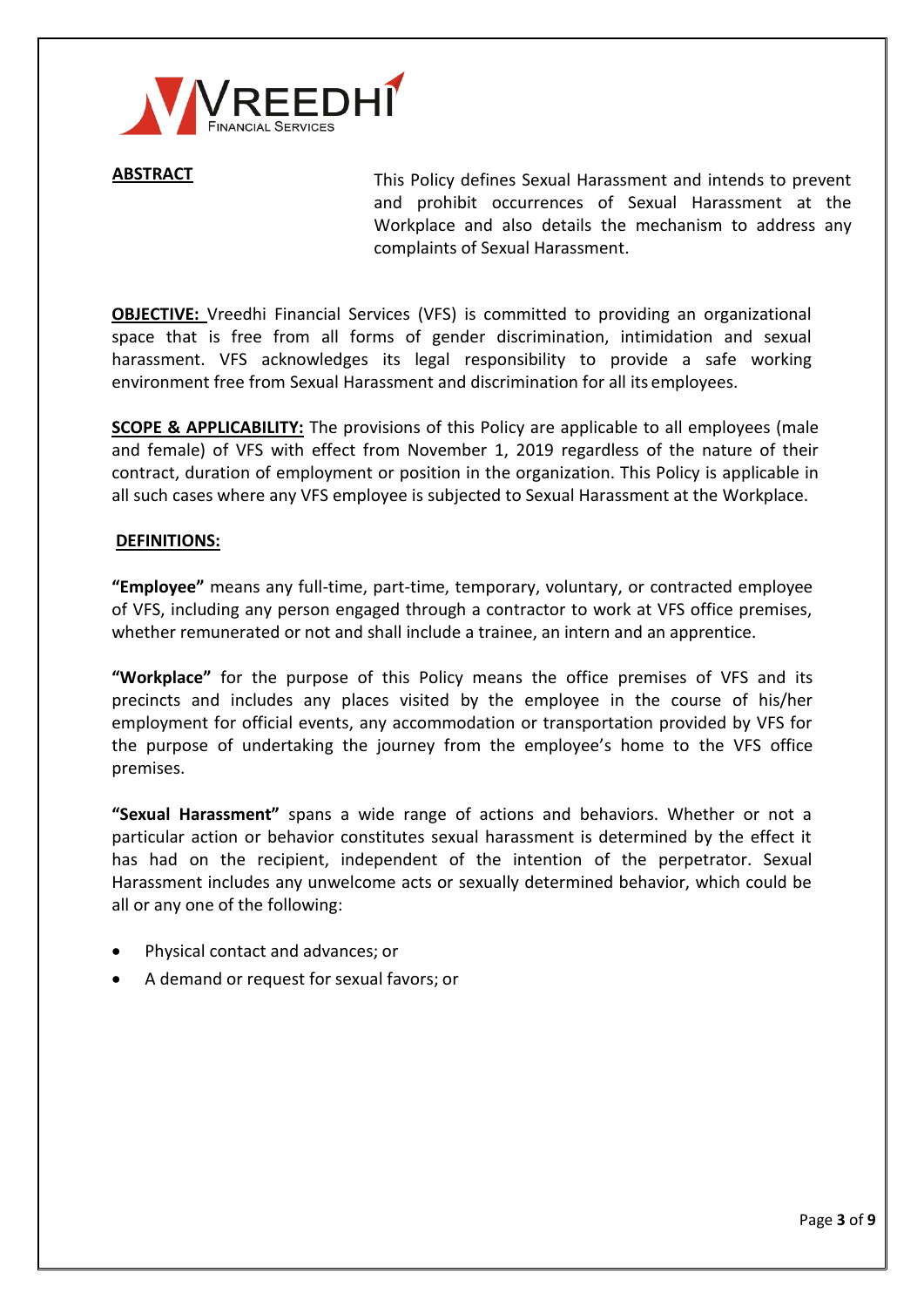

- Sexually colored remarks; or
- Showing pornography; or
- Any other unwelcome physical, verbal or non-verbal conduct of a sexual nature.

In addition, the following are some examples of conduct which if unwelcome, may constitute Sexual Harassment:

- Sexual advances -- whether they involve physical touching or not.
- Sexual epithets, jokes, written or oral references to sexual conduct, gossip regarding one's sex life; comment on an individual's body, comment about an individual's sexual activity, deficiencies, or prowess.
- Displaying sexually suggestive or explicit visual material, in the form of pictures/cartoons/pin-ups/calendars/screen savers on computers/any offensive written material/pornographic e-mails,
- Unwelcome leering, whistling, brushing against the body, sexual gestures, suggestive or insulting comments;
- Inquiries into one's sexual experiences; and,
- Discussion of one's sexual activities,
- Subjects another person to an unwelcome act of physical intimacy, like grabbing, brushing, touching, pinching etc.
- Sending Email /SMS with the intention to malign or damage the reputation of any person.

### **Sexual Harassment at Workplace** is determined when:

- Submission to or rejection of such sexual advances, requests or conduct as described above is made either explicitly or implicitly a term or condition of employment or as a basis for employment decisions; OR if
- Such advances, requests or conduct (whether direct or implied) has the purpose or effect of interfering with an individual's work performance by creating an intimidating, hostile, humiliating or sexually offensive work environment; OR if
- Such acts or sexual behavior as described above are perpetrated along with humiliating treatment which is likely to affect the health or safety of the Employee.

Sexual Harassment at Workplace is generally classified into two distinct types:

**'Quid pro quo',** which means seeking sexual favors or advances in exchange for work benefits; it occurs when consent to sexually explicit behavior or speech is made an implicit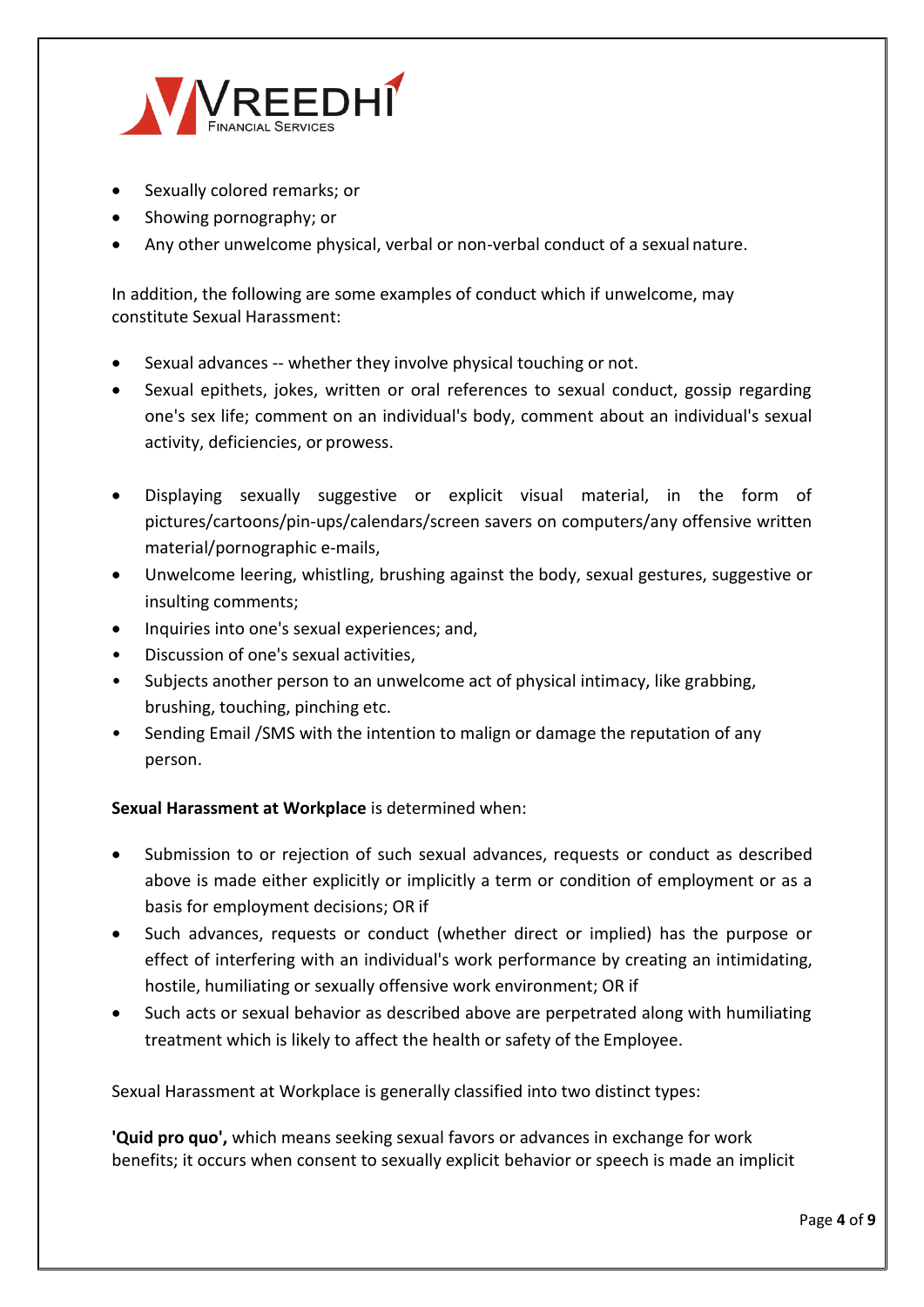

condition for employment or refusal to comply with a 'request' is met with retaliatory action which has a direct impact upon ones work, such as dismissal, demotion, difficult work conditions, decreased work performance.

**'Hostile working environment'** is a more pervasive form of Sexual Harassment that involves work conditions or behavior that is intimidating, hostile, or offensive for the employee and thus interferes with a person's ability to work. The presence of any of the form of Sexual Harassment that has been mentioned above is an example of Hostile Work environment. Creation of Hostile Work environment will also mean Retaliation which includes:

- Marginalizing the employee in the Workplace with regard to his / her roles and responsibilities.
- Socially ostracizing, intimidating the employee physically, psychologically, emotionally or someone close to or related to the victim spreading canard.
- Any other behavior that may commonly be construed as retaliatory to the person on whom such behavior is inflicted.

**ANTI-SEXUAL HARASSMENT COMMITTEE:** VFS has constituted an Anti-Sexual Harassment Committee at its administrative head office and all its centers in India.

The composition of the Anti-Sexual Harassment Committee (hereinafter referred to as "ASH Committee") shall consist of the following with at least half of the members being as women:

### **VFS ASH Committee**

- A Senior level woman employee of VFS as the Presiding Officer
- Two Members from amongst the employees of VFS
- One member from an NGO or any other agency conversant with the issues of sexual harassment or a person familiar with laws related to Sexual Harassment

In addition to the above members there shall be one representative from amongst the employees of each of VFS's center for the ASH Committee formed for such VFS center.

It shall be the primary responsibility of the Head-HR to facilitate the renewal of the ASH Committee at the VFS Head office and to fill the vacancies as and when they may occur in consultation with the other ASH Committee members and/or such other authorized person(s) of VFS.

The members of the ASH Committee shall hold office for three (3) years and VFS shall pay such fees and allowances [to the member appointed from the NGO] or any other agency for holding the proceedings of the ASH Committee as may be determined by VFS.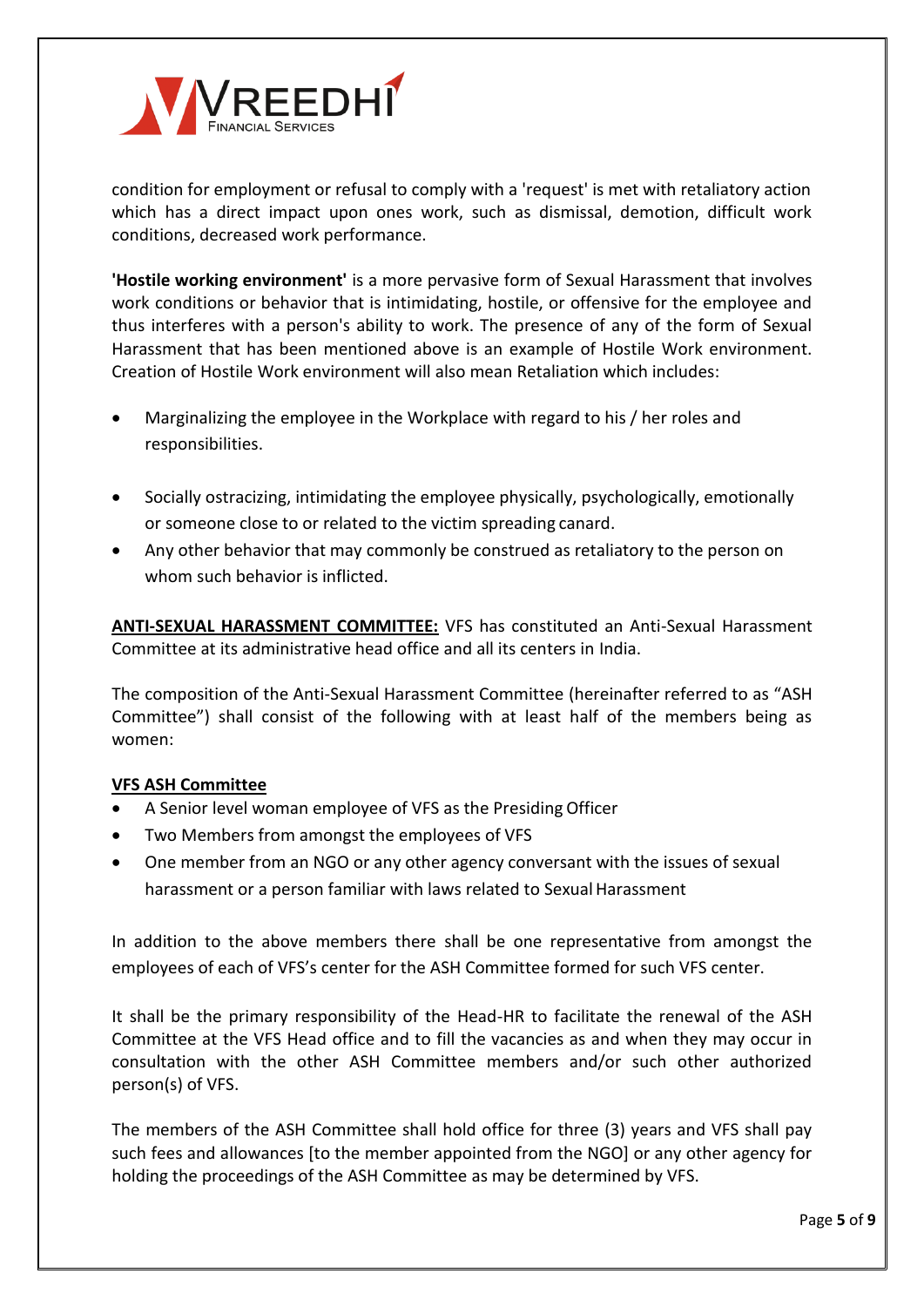

A member of the ASH Committee shall cease to hold membership should any one of the following conditions arise:

- Upon s/he ceasing to be a VFS employee.
- Any member of the ASH Committee against whom a complaint of Sexual Harassment,
- Violation of VFS Code of Conduct or any other criminal charges is made and prima facie established.

In the event of any vacancy arising in the ASH Committee due to resignation, termination, death or for any other reason whatsoever, the same shall (within a period of three(3) months of such vacancy) be filled in accordance with the provisions prescribed by this Policy.

#### **PROCEDURE OF FILING COMPLAINTS:**

1. If any employee at VFS believes that he or she has been subjected to Sexual Harassment, such employee shall have the option to file a complaint to the ASH Committee on the designated email id: **[ic@vreedhi.com](mailto:ic@vreedhi.com)** within a period of three (3) months of the date of occurrence of the incident and in case of series of incidents within a period of 3 months from the date of last incident. However, the ASH Committee for reasons to be recorded in writing and if it is satisfied that the circumstances were such which prevented the employee from filing a complaint, may extend the said time limit not exceeding 3 months. The complainant shall submit six copies of his/her complaint signed by him/her to the ASH Committee along with supporting documents (if any) and the list of witnesses on whom he/she would rely for his/her complaint. In the event, the employee is unable to give the complaint in writing because of her physical or mental incapacity or for any other reason, *inter alia*, his/her co-worker; relative or friend or any person who has the knowledge of the incident, with the written consent of the employee, as the case may be, may also submit the copy of the complaint in writing to the ASH Committee.

On receipt of such written complaint the ASH Committee may, if required, ask the complainant to furnish additional information about the alleged harassment.

Upon receipt of the complaint in writing, the ASH Committee shall send one of the copies received from the complainant to the respondent within a period of seven (7) working days from the date of receipt of the written complaint. The respondent shall file his/her reply to the complaint along with the list of documents, names and addresses of witnesses on whom he/she relies within ten (10) working days from the date of receipt of the copy of the complaint and other documents by him/her.

2. Conciliation: The ASH Committee may, before initiating any inquiry take steps to settle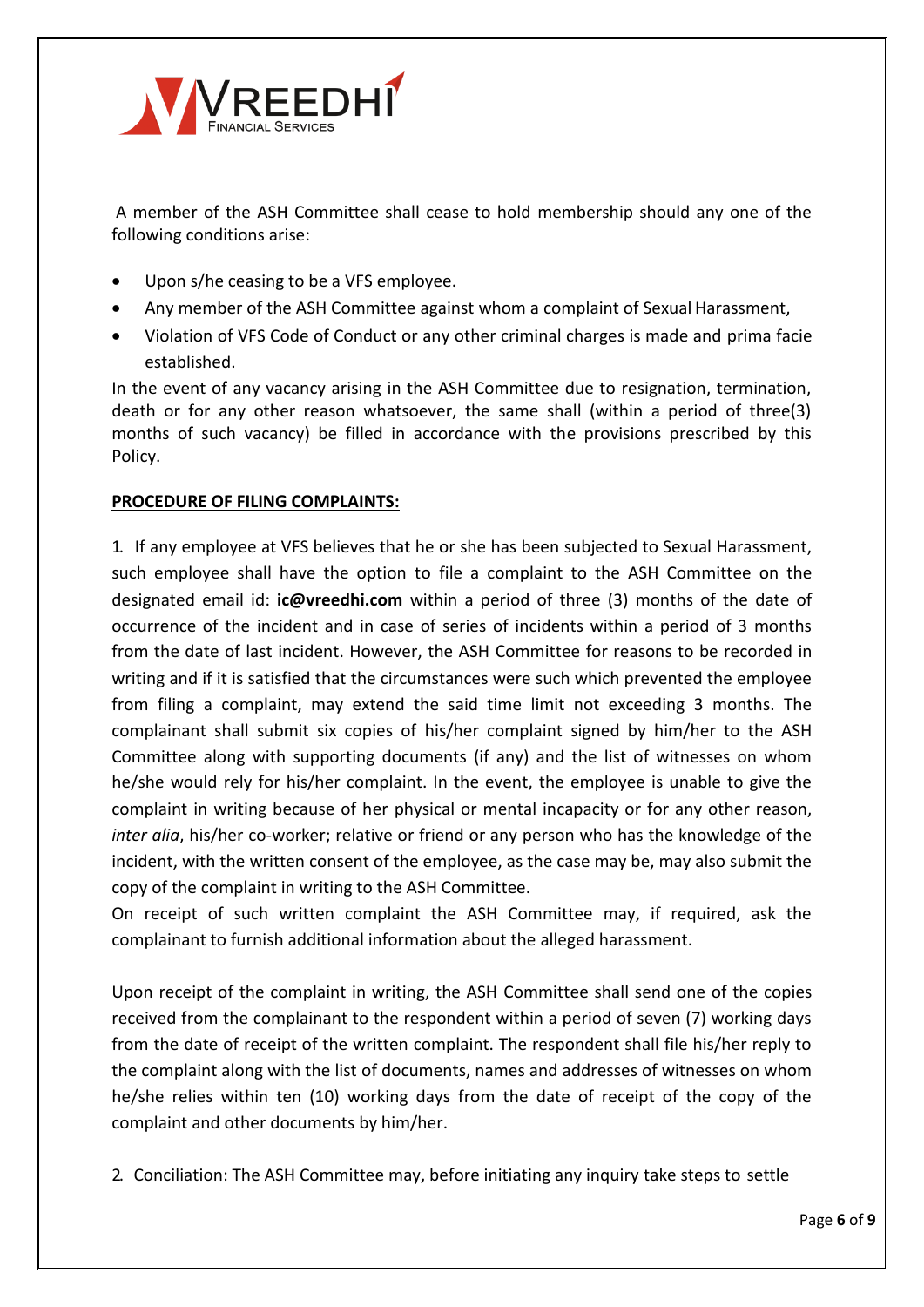

the issue between the complainant and the respondent by conciliation if the complainant so desires and submits a request in writing to the ASH Committee that he/she is desirous to settle the complaint. Provided however, no monetary settlement shall be made as a basis of conciliation. In the event that the parties reach a settlement, the ASH Committee shall record the settlement and forward the same to the Head HR for taking the recommended action and no further inquiry shall be conducted by the ASH Committee. A copy of the settlement will be provided to the complainant and the respondent.

3. The ASH Committee shall provide full co-operation and assistance to the complainant as well as the respondent to discuss any concerns and clarifications which the complainant/respondent may have about VFS's Policy on Sexual Harassment and the complaint redressal and resolution process under this Policy; however neither of the parties i.e. the complainant or the respondent shall be allowed to bring in any legal practitioner to represent their case in any manner before the ASH Committee.

#### **INVESTIGATION AND INQUIRY PROCESS:**

All complaints that are reported will be investigated promptly in an impartial manner.

1. If conciliation is not requested by the employee or the employee informs that the conciliation settlement is not complied with or if the complaint cannot be resolved by conciliation between the complainant and the respondent, the ASH Committee shall proceed to conduct further inquiry and investigation in respect of the complaint. Confidentiality will be strictly maintained during the investigation of all complaints.

2. The ASH Committee shall consider the complaint, the reply submitted by the respondent; the documents submitted by either complainant or the respondent and shall examine all the witnesses as per the list of witnesses submitted by the complainant and the respondent to render its decision.

3. In the course of investigating any complaint of Sexual Harassment, the ASH Committee shall ensure that the principles of natural justice are adhered to, namely:

- Both parties shall be given reasonable opportunity to be heard along with witnesses and to produce any other relevant documents before the ASH Committee.
- Upon completion of the investigation and inquiry, both parties will be informed of the results of that investigation.

4. The ASH Committee shall be empowered to do all things necessary to ensure a fair hearing of the complaint including ensuring that the aggrieved employee, respondent and the witnesses are neither victimized nor discriminated against while dealing with a complaint of Sexual Harassment.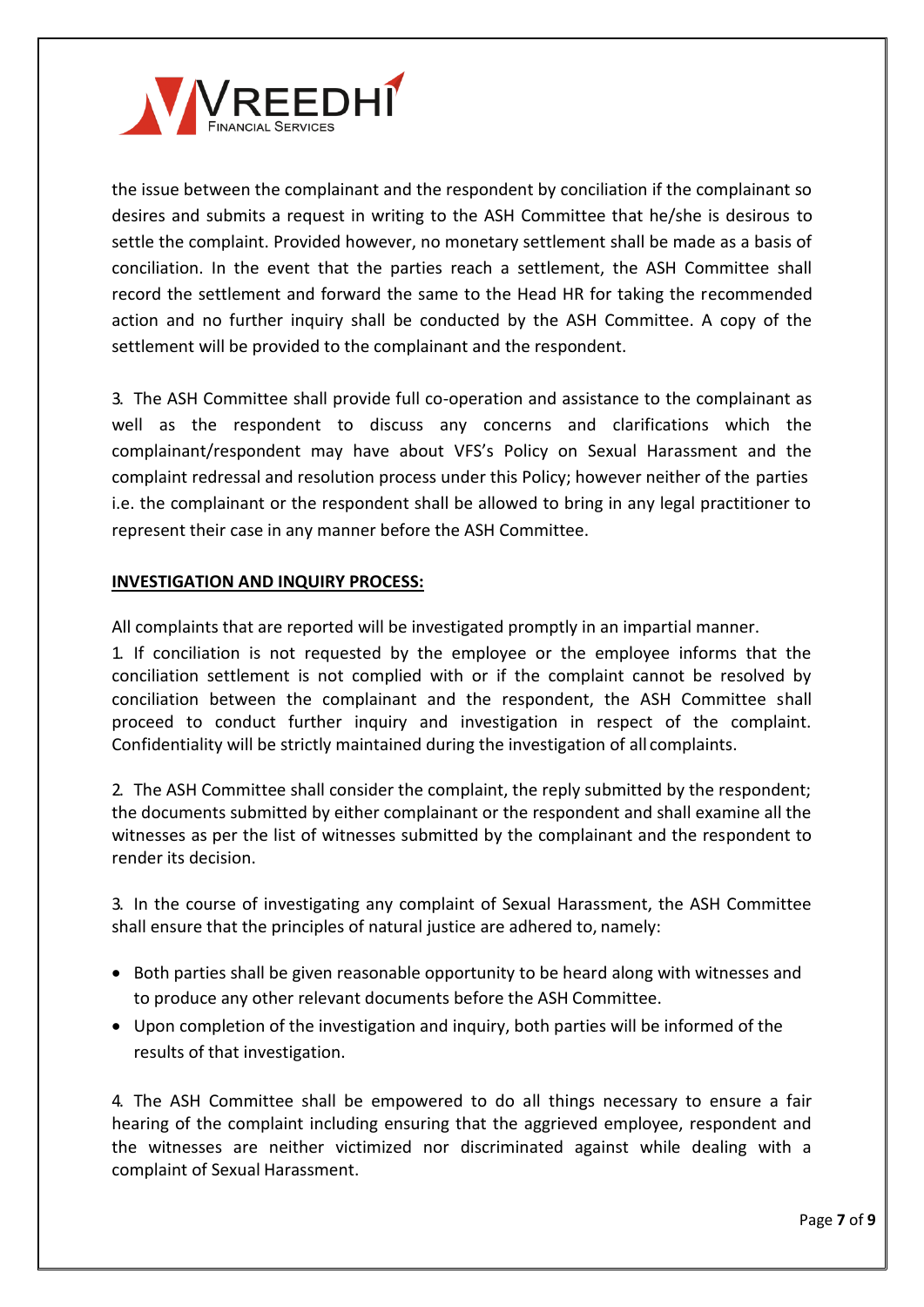

In this regard the ASH Committee shall also have the discretion to make appropriate interim recommendations vis-à-vis an accused person pending the outcome of a complaint including suspension, transfer, leave, change of office etc. The request to do so must be initiated by the aggrieved employee.

#### **ACTION POST INVESTIGATION:**

1. Once the Investigation and Inquiry is completed, the veracity of the Sexual Harassment allegations shall be determined by the ASH Committee and a decision in writing will be served on both the parties mentioning the appropriate course of action which shall be taken if the charges of Sexual Harassment are proved against the respondent.

2. The specific action taken in any particular case where the charges of Sexual Harassment are proved against the respondent depends upon the nature and gravity of the complaint of Sexual Harassment. Such action can and may include counselling, monitoring and/or disciplinary action. Disciplinary action can include a written apology, warning, withholding of promotion or increments, demotion (with commensurate reductions in salary), or other appropriate action up to and including dismissal or termination and/or even referring the case to law enforcing agency depending on the gravity of the case.

3. If claims of Sexual Harassment are found to be true in respect of a non-employee of VFS, VFS will decide what appropriate action should be taken against such non-employee including exclusion from the premises, suspension or termination of service/contract etc.

4. If the respondent is found not guilty, the ASH Committee shall record the same in its decision and also state what action has been taken. It may also state that no action is taken or that some kind of counselling session(s) is required between the complainant and the respondent.

5. The ASH Committee shall be bound to submit the report of its inquiry and investigation within a period of ten (10) days from the date on which such inquiry/investigation is completed. In any event, the ASH Committee shall complete the inquiry/investigation within a period of ninety (90) days from the date of receipt of the complaint.

6. False Allegation: False allegations occur when individuals knowingly and recklessly make untrue allegations of Sexual Harassment. They are not the same as situations of finding the occurrence of Sexual Harassment. False allegations are serious and are discouraged.